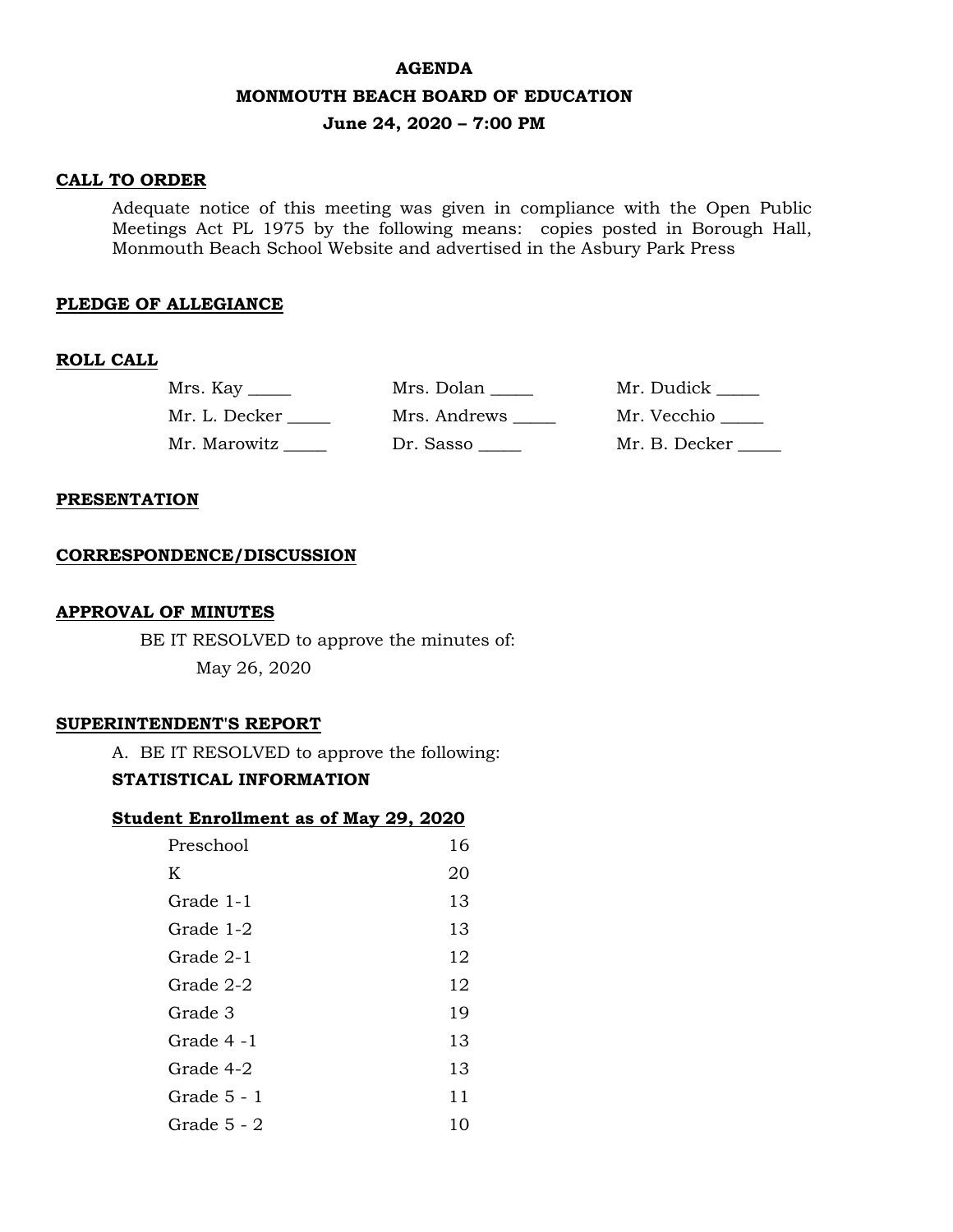## **Student Enrollment as of May 29, 2020 (continued)**

| Grade $6 - 1$ | 13  |
|---------------|-----|
| Grade 6 - 2   | 13  |
| Grade $7 - 1$ | 16  |
| Grade $7 - 2$ | 14  |
| Grade 8 - 1   | 15  |
| Grade 8 - 2   | 15  |
| Total         | 238 |

## Student Attendance

| September               | 98.0% | February | 94.0% |
|-------------------------|-------|----------|-------|
| October                 | 96.5% | March    | 97.0% |
| November                | 93.5% | April    | 100%  |
| December                | 93.0% | May      | 100%  |
| January                 | 93.0% | June     |       |
|                         |       |          |       |
| <b>Staff Attendance</b> |       |          |       |
| September               | 98.5% | February | 98.5% |
| October                 | 97.5% | March    | 99.5% |
| November                | 97.0% | April    | 100%  |
| December                | 97.5% | May      | 100%  |
| January                 | 97.7% | June     |       |

B. Fire Drills  $-N/A$ 

Security Drill – N/A

# **PTO PRESENTATION – Caroline Quattrochi**

## **PUBLIC DISCUSSION**

In compliance with Open Public Meetings Act PL 1975, Chapter 10:4-12 subsection b, - A public body may exclude the public only from that portion of a meeting at which the public body discusses any matter involving the employment, appointment, termination of employment, terms and conditions of employment evaluation of the performance of promotion or discipline of any specific prospective public officer or employees or current public offer or employee employed or appointed by the public body, unless all the individual employees or appointees whose rights could be adversely affected request in writing that such matter or matters be discussed at a public meeting. As per Board Bylaws, 0167, public participation in Board Meetings, such remarks are to be limited to five minutes duration. The Board of Education, though affording the opportunity for members of the public to comment will not engage and/or make remarks concerning matters of student confidentiality and/or matters of personnel wherein employees of the District have not been given notice of the Board's intent to discuss their terms and conditions of employment. Members of the public are reminded that though they are afforded the opportunity to address the Board, they are not given license to violate the laws of slander. Comments made by members of the public that are not in keeping with the orderly conduct of a public meeting will be asked to yield the floor and if they fail to do so may be subject to charges under New Jersey statues associated with disruption of a public meeting.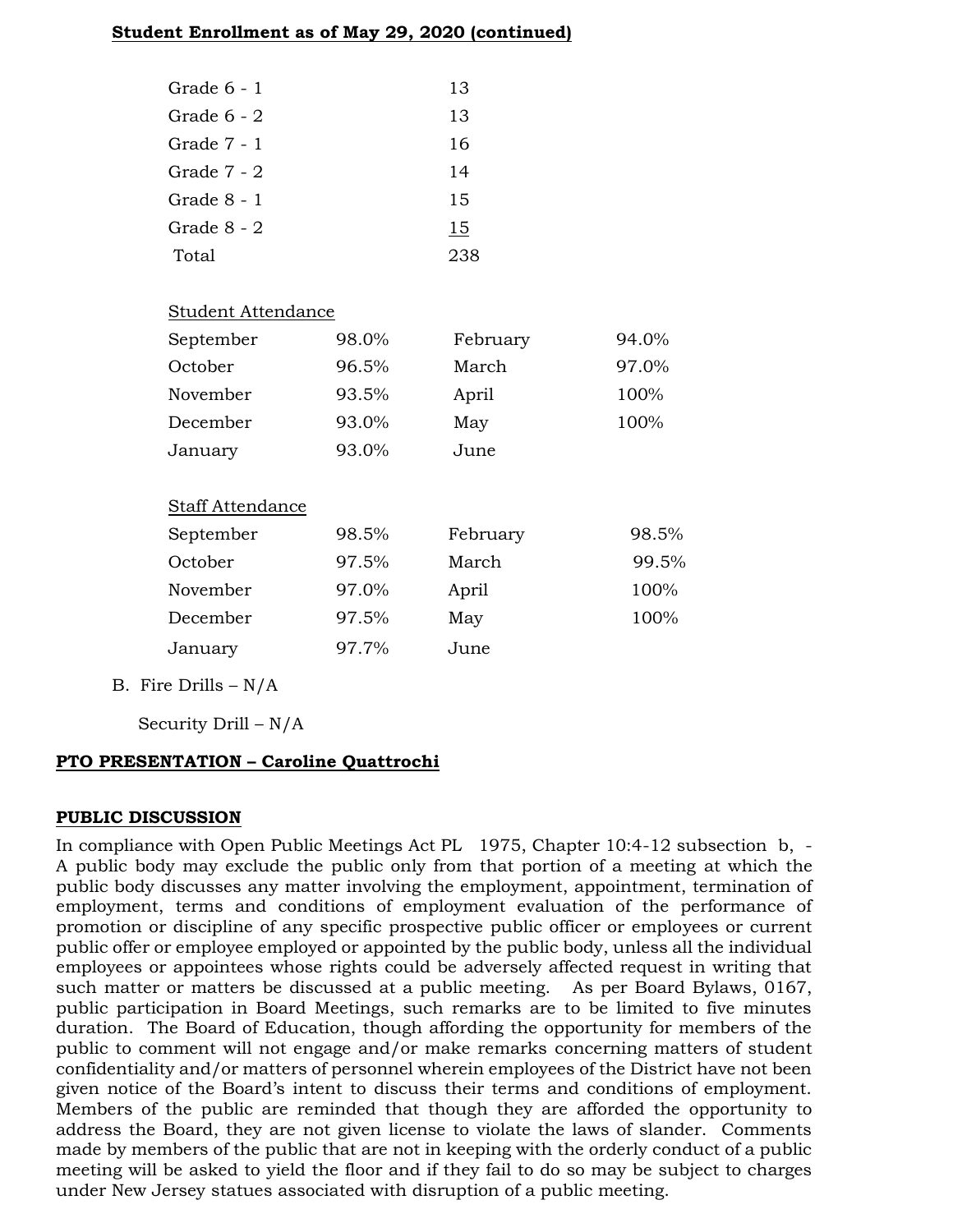## **FINANCE**

Chair: Ken Marowitz

Joseph Vecchio, Karen Dolan, Vincent Sasso

- A. BE IT RESOLVED to approve the following financial report
	- June 2020 Bill List in the amount of \$82,294.26
	- Payroll Gross total for May 2020 in the amount of \$273,263.72 Report of Board Secretary **April 2020 - May 2020** *(Attached);*

| Fund 10 -             |                | \$1,408,625.74 |              | \$1,559,359.19 |
|-----------------------|----------------|----------------|--------------|----------------|
| Capital Reserve -     |                | \$241,803.88   |              | \$241,855.09   |
| Maintenance Reserve - |                | \$354,539.46   |              | \$354,614.55   |
| Emergency Reserve -   |                | 10,186.91      | $\mathbb{S}$ | 10,189.07      |
| Fund 20 -             | $\mathbb{S}^-$ | 482.44         | \$           | $-62,039.54$   |
| Fund 40 -             | S              | $-27,953.00$   | \$           | $-8,640.50$    |

- Monthly transfer report for April and May 2020. (*Attached)*
- Pursuant to NJAC 6:l20-2.13(d), I certify as of April and May 2020 no budgetary line item account has been over expended in violation of NJAC 6:20-22.13 (ad). I hereby certify that all of the above information is correct.
- Board Certification:

Pursuant to NJAC 6:20-2.3 (e), we certify that as of April and May 2020, after review of the Secretary's Monthly Report and upon consultation with the appropriate district officials, that to the best of our knowledge, no major account or fund has been over expended in violation of NJAC 6A:23A-22.13(b) and that sufficient funds are available to meet the district's financial obligations for the remainder of the fiscal year.

B. BE IT RESOLVED to approve the following contracts for the 2020-2021 school year:

| <b>Strauss Esmay (Policy)</b>      | \$4,685.00  |
|------------------------------------|-------------|
| Edmentum (Study Island)            | \$2,409.00  |
| Realtime (Student Database)        | \$10,980.00 |
| Renaissance (myOn)                 | \$10,118.00 |
| Blackboard (website)               | \$2,959.58  |
| Learning A to Z                    | \$1,731.75  |
| AccuTrain (Online Health Training) | \$695.00    |
| Honeywell Alert System             | \$1,102.50  |
| Eastern DataComm, Inc.             | \$4,383.00  |
| Jersey State Energy Controls       | \$3,480.00  |

Brookdale Education Networks (Literacy, Technology, Math/Science) for the 2020-2021 school year, not to exceed a total district cost of \$1,950.00.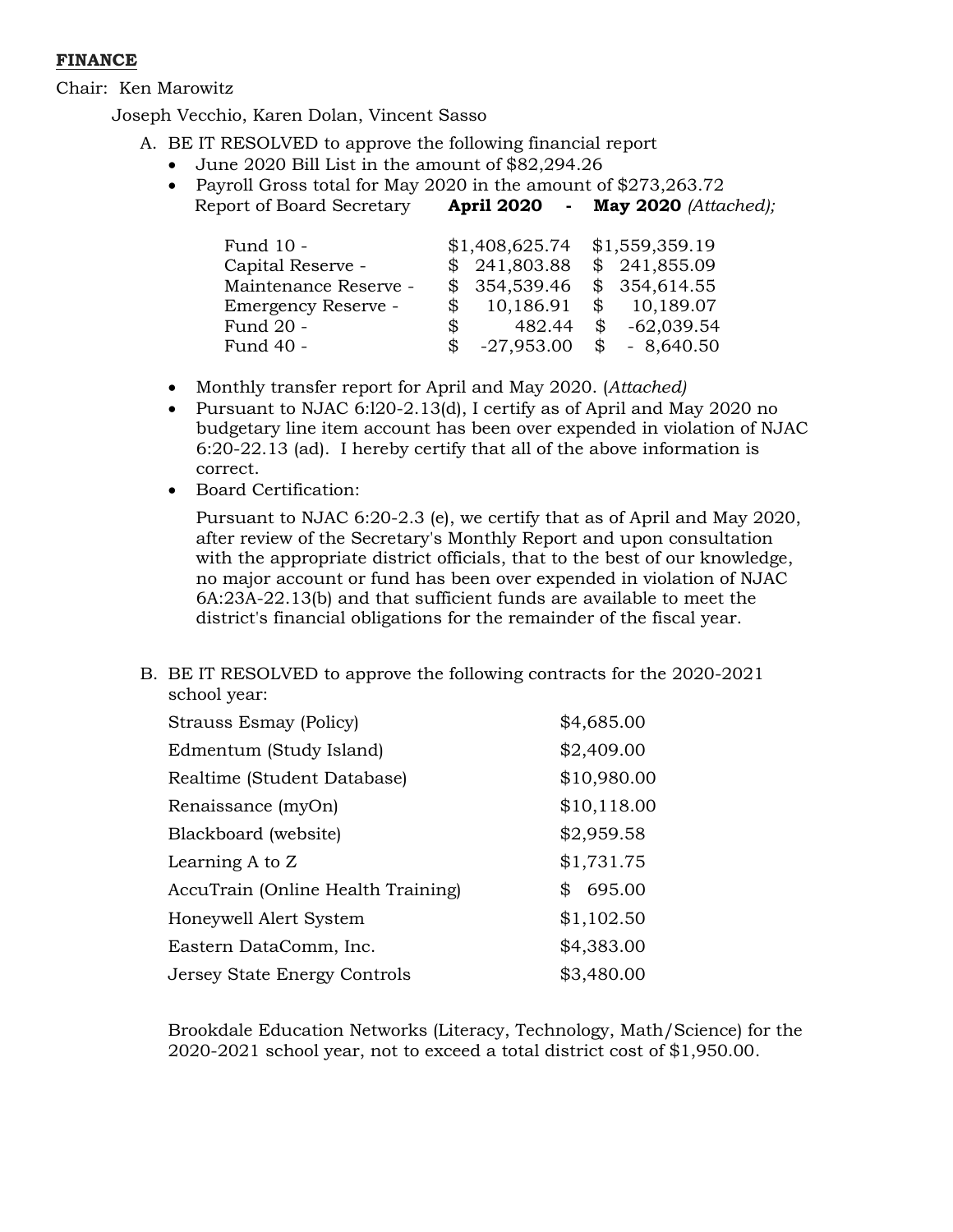New Jersey Schools Insurance Group (NJSIG) renewal for the 2020-2021 school year;

|                                    | FY 2020         | FY 2021         |
|------------------------------------|-----------------|-----------------|
| <b>Commercial Package</b>          | \$<br>28,253.00 | \$<br>31,917.00 |
| Workers Compensation               | \$<br>35,232.00 | \$<br>27,800.00 |
| <b>Excess Workers Compensation</b> | \$<br>1,027.00  | \$<br>914.00    |
| Errors and Omission                | \$<br>7,990.00  | \$<br>7,089.00  |
| Flood (exp Aug 4, 2020)            | \$<br>14,161.00 | \$<br>14,760.00 |
| Student Accident (exp Aug 1, 2020) | \$<br>2,635.00  | \$<br>2,635.00  |
|                                    | \$<br>89,298.00 | \$<br>85,115.00 |

- C. BE IT RESOLVED to approve VSP Vision as the districts vision carrier at the two-year renewal rate effective July 2019 through June 30, 2021 at an annual amount of approximately \$9,906.24.
- D. BE IT RESOLVED to approve Delta Dental as the districts dental carrier effective July 1, 2020 through June 30, 2022.

|                 | FY 2021      |
|-----------------|--------------|
| Coverage Status | Delta Dental |
| Single          | \$34.44      |
| Husband/Wife    | \$78.09      |
| Parent/Child    | \$<br>88.20  |
| Family          | \$138.88     |

- E. BE IT RESOLVED to approve the following regular tuition contracts with Monmouth Beach School in the amount of \$5,500.00 per student for the 2020-2021 school year: LA, KC, GK, AM, CP, JP, LP, ER, IV, EW.
- F. BE IT RESOLVED to approve the following regular tuition contracts with Monmouth Beach School in the amount of \$6,500.00 per student for the 2020-2021 school year: NF, AK, MF, GP, PT, JV.
- G.BE IT RESOLVED to approve the Monmouth Beach School Preschool Program for the 2020-2021 school year.
- H. BE IT RESOLVED to approve the following preschool tuition contracts with Monmouth Beach School in the amount of \$6,500.00 per student for the 2020-2021 school year: AA, CB, HC, EF, MH, LJ, KL, OL, MM, SO, MP, HP, PS, BW.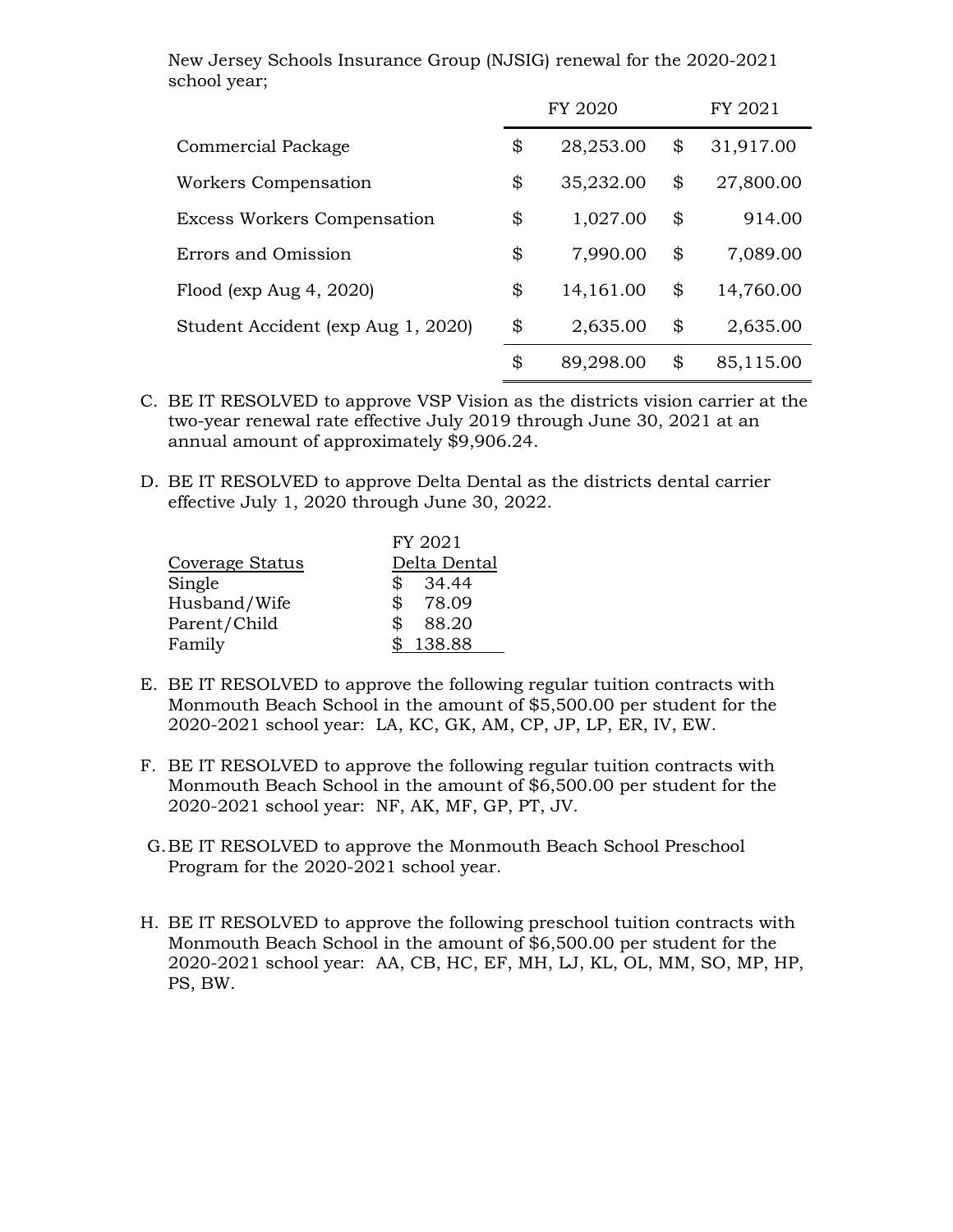I. BE IT RESOLVED to adopt the following resolution: WHEREAS, the collective bargaining agreement between the Board of Education of Monmouth Beach and The Monmouth Beach Teachers' Association will expire on June 30, 2020, and

WHEREAS, through the collective bargaining process, a successor contract has been developed and agreed upon by both parties through a Memorandum of Agreement

NOW, THEREFORE BE IT RESOLVED, that the Monmouth Beach Board of Education approve the collective bargaining agreement between the Board of Education of Monmouth Beach and The Monmouth Beach Teachers' Association for the 3 year period beginning July 1, 2020 and ending on June 30, 2023

- J. BE IT RESOLVED to approve the extraordinary services for the 2019 summer extended school year program from 7/6/120–7/30/20 for ages  $4 - 6$  and  $7/7/20 - 8/13/20$  for ages  $7 - 12$ :
	- OT Services by Tender Touch at \$85.00 per hour.
	- Speech Services provided by Kristen Hicks at \$60.00 per hour.
	- PT services from Alyson Stout for one student at \$85 an hour, one hour each week for 5 weeks.
	- Academic Assistance by Tracy Pennell and Rachel Kammerer. Certified teachers will be paid at \$54.00/hr. per the MBTA approved contract. Rachel Kammerer to work 12 hours a week for 6 weeks at a cost not to exceed \$3,888.00. Tracy Pennell to work 9 hours a week for 4 weeks at a cost not to exceed \$1,944.00.
- K. BE IT RESOLVED to approve Substitute Nursing Agreement with Monmouth Ocean Educational Services from July 1, 2020 through June 30, 2021 at a cost of \$56.00 per hour for an RN and \$44.00 per hour for an LPN.
- L. BE IT RESOLVED to approve Seashore Transportation to provide buses for the 2020 Fall Cross Country Season (4 buses for away meets) at a cost of \$1,700.00.

## **PERSONNEL**

Chair: Barbara Kay

Boyd Decker, Chris Dudick, Melanie Andrews

- A. BE IT RESOLVED to approve Jennifer Garcia to be a part time Spanish effective for the 2020-2021 school year at BA Step 4 at \$57,500 prorated at 50%.
- B. BE IT RESOLVED to approve Emily Rossi to earn continuing education/graduate credits through Vander Cook College of Music for one courses: Music Education & Social Emotional Learning: The Heart of Teaching Music. Reimbursement will be determined pending completion of negotiations between Monmouth Beach Board of Education and Monmouth Beach Teacher's Association.
- C. BE IT RESOLVED to approve job title change for Joan Konopka from BOE Secretary to Assistant to the Business Administrator effective July 1, 2020.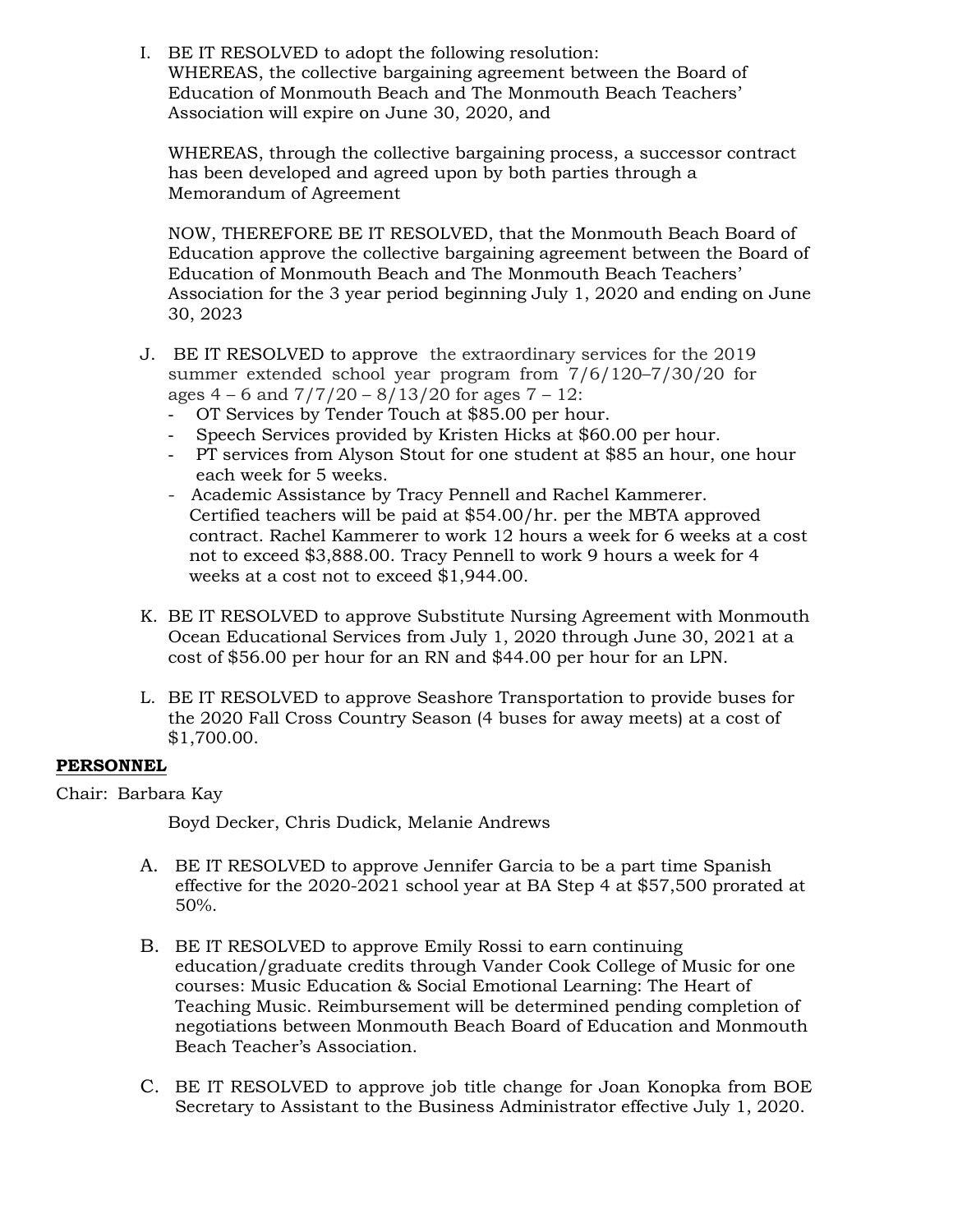- D. BE IT RESOLVED to approve the following 12 month personnel contracts from July 1, 2020 through June 30, 2021 as follows:
	- Greg Zweemer, Technology Coordinator \$65,985.00
	- Dawn Fichera, Superintendent's Secretary \$53,232.00
	- Kathleen Costello, School Secretary/(inclusive of Substitute Caller Stipend) - \$52,210.00
	- Joan Konopka, Assistant to the Business Administrator \$52,091.00
	- Robert Seidel, Head Custodian \$57,803.00
	- Joseph Morizio, Custodian \$41,000.00
- E. BE IT RESOLVED to approve Monmouth Beach School District 2020-2021 Summer Reading Support Position, Rate: \$30 Per Hour (Not to Exceed 20 Hours) as follows:

| Kory Poznak    | 10 hours |
|----------------|----------|
| Erin Deininger | 10 hours |

- F. BE IT RESOLVED to approve Monmouth Beach School District 2020-2021 Curriculum Writing/Revision as follows. Certified teachers will be paid at \$54.00/hr. per the MBTA approved contract, with a total cost not to exceed \$7,020.00.
	- Denise Sullivan and Erin Deininger Grades K-8 Spanish
	- Amanda Owens and Jessica Clark 6-8 Mathematics
- G. BE IT RESOLVED to approve the following staff members to work for the Monmouth Beach School's Academic Support Program for the 2020-2021 school year at a rate of \$54.00/hr., paid with Title I Funds, with a total cost not to exceed \$6,804.00.

| Teacher           | ELA/Math            | level         |
|-------------------|---------------------|---------------|
| Danielle Ciaglia  | Math/ELA            | $2 - 4$       |
| Jess Clark        | Math                | All levels    |
| Erin Deininger    | ELA.                | 5th -8th      |
| Ali McMahon       | ELA.                | Middle school |
| Ali Maxcy         | ELA.                | Middle school |
| Amanda Owens      | Math                | Middle school |
| Nancy Pietz       | ELA.                | $5 - 8$       |
| Kory Poznak       | Math<br>[Alternate] | Elementary    |
| Meghan Vaccarelli | ELA.<br>(Alternate) | All levels    |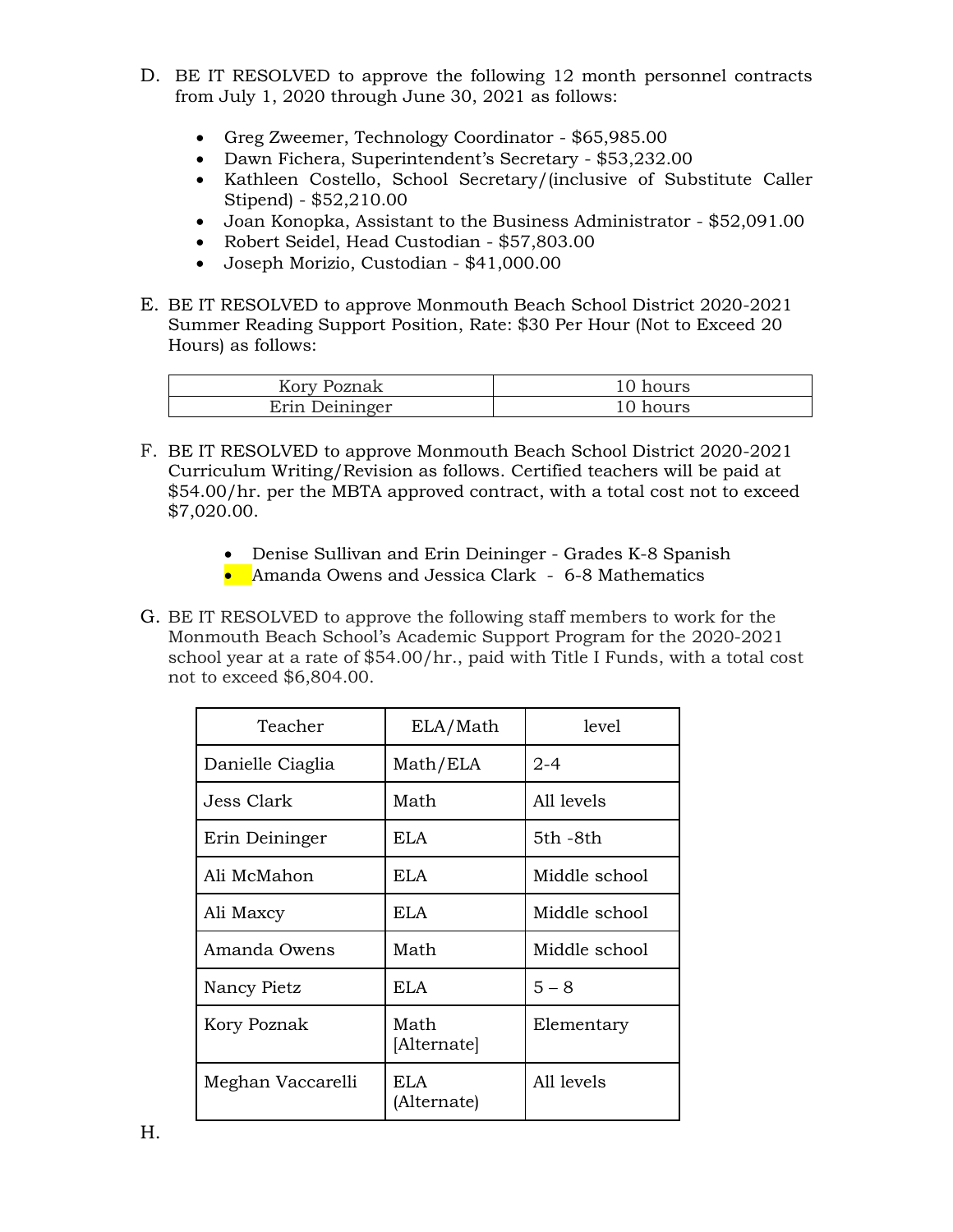## **CURRICULUM AND INSTRUCTION**

Chair: Chris Dudick

Melanie Andrews, Chris Dudick, Boyd Decker

A. BE IT RESOLVED to approve the following class trip: Grade 6 to visit YMCA Camp Bernie in Port Murray, NJ from May 19, 2021 – May 21, 2021 at a cost of \$3,938.00.

### **BUILDING AND GROUNDS**

Chair: Vincent Sasso

Ken Marowitz, Karen Dolan, Joe Vecchio

• No Report

## **POLICY**

Chair: Melanie Andrews

• No policy updates.

## **GENERAL ITEMS**

- **A.** Future meeting date: Regular Meeting July 28, 2020.
- **B.** BE IT RESOLVED to approve the 2020-2021 Cross Country Schedule as follows:

| Tuesday           | 9-22-2020 | Rumson @ MB                                 |
|-------------------|-----------|---------------------------------------------|
|                   |           |                                             |
| Thursday          | 9-24-2020 | Keansburg @MB                               |
| Thursday          | 10-1-2020 | Fairhaven @Fairhaven                        |
| Monday            | 10-5-2020 | Red Bank and Red Bank Charter @ RB Regional |
| Thursday          | 10-8-2020 | Little Silver $\omega$ MB                   |
| Tuesday           |           | 10-13-2020 Ranney @MB                       |
| Friday            |           | 10-16-2020 Henry Hudson @HH                 |
| Tuesday           |           | 10-20-2020 Union Beach @MB                  |
| Meet of Champions |           | 10-28-2020 @ Big Brook Park                 |